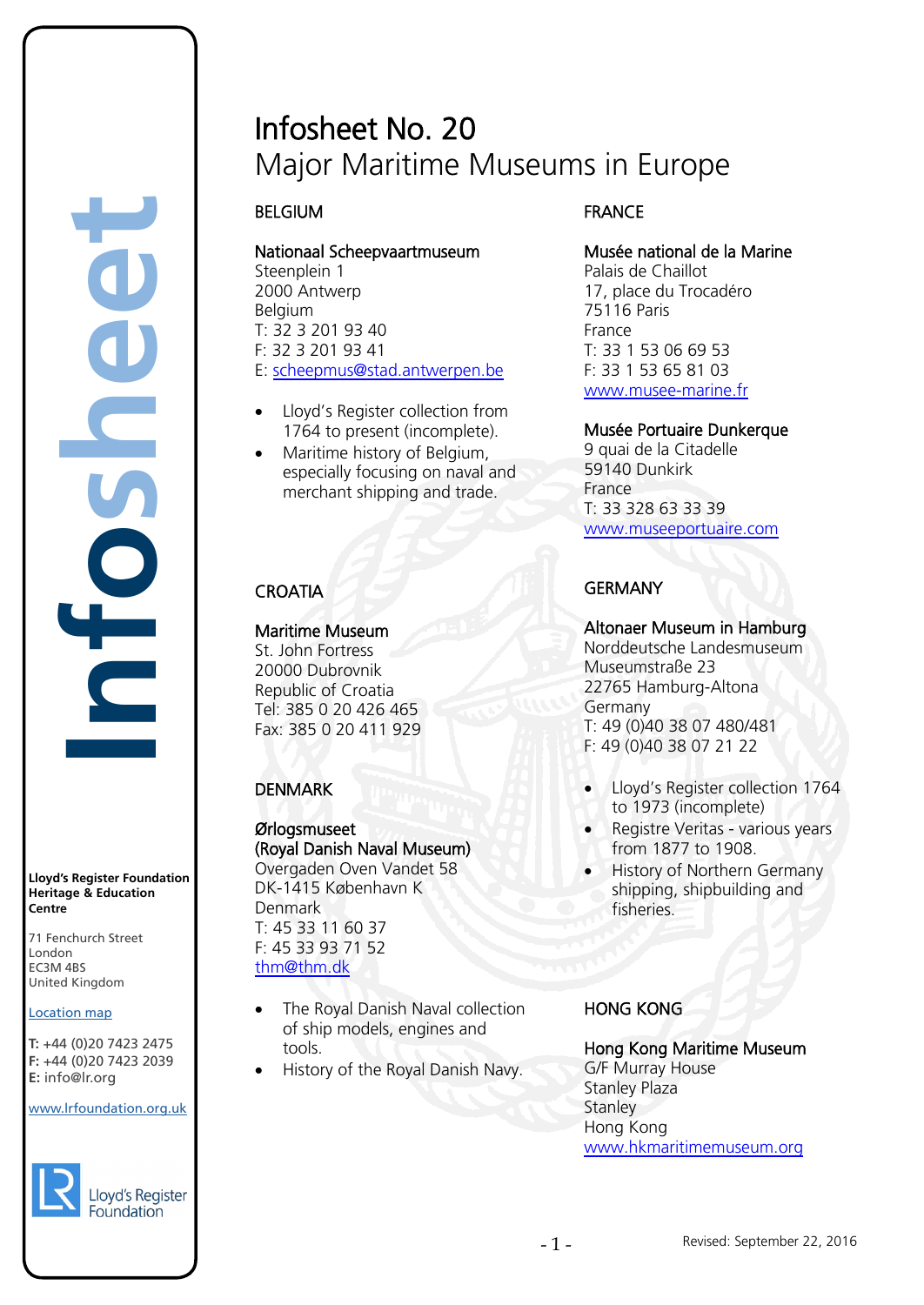**Lloyd's Register Foundation Heritage & Education Centre**

71 Fenchurch Street 7 Thematen Server<br>London EC3M 4BS United Kingdom

#### Location map

T: +44 (0)20 7423 2475 **F:** +44 (0)20 7423 2039 Fax: +44 (0)20 7423 2039 **E:** info@lr.org  $E \rightarrow 0/20$   $1 + 23$  2033

#### www.lrfoundation.org.uk



# **ITALY**

Associazione Italiana

Di Documentazione Marittima e Navale Via San Vittore 21-20123 Milan Italy

- Many items from the old Austro-Hungarian Navy.
- The  $Ebe$ , an old training ship of the Italian Navy is on display.
- Section on naval artillery
- Photo collection and library containing some Lloyd's Register Books.

### Museo Archeologico Regionale

Eoliano "Luigi Bernabò Brea" Via del Castello, 2 Lipari 98055 (ME) Italy

• Artefacts from the seabed surrounding the Aeolian Islands dating from the Bronze Age.

### Museo della Marineria

Via Leonardo da Vinci, 2 47042 Cesenatico Forli Italy

• Traditional boats of the Adriatic Sea.

### Museo Storico Navale Venezia

(Naval History Museum) Castello 2148-30122 Venice Italy T: 39 041 5200276

- Scale models of ships built in the Venetian shipyard
- A fifteenth-century cortela, part of a Venetian galley.

### **MONACO**

#### Musée Naval

Terrasses du Fontvieille MC-98000 Monte Carlo Monaco T: 377 92 05 2848 F : 377 92 05 2858 [www.musee-naval.mc](http://www.musee-naval.mc/) 

- More than 250 ship models and nautical instruments.
- Collection includes several antique boats from the private collection of H.S.H. Prince Rainier III of Monaco.

### NETHERLANDS

Maritime Museum Rotterdam Library PO Box 988 NL-3000 AZ Rotterdam **Netherlands** 

• Holds Lloyd's Register of Ships, List of Shipowners, Maritime Guide and Register of Offshore Units.

# Nationaal Sleepvaart Museum **Maassluis**

Hoogstraat 1-3 Maassluis Nederland 3142 EA [info@nationaalsleepvaartmuseum.nl](mailto:info@nationaalsleepvaartmuseum.nl) [www.nationaalsleepvaartmuseum.nl](http://www.nationaalsleepvaartmuseum.nl/)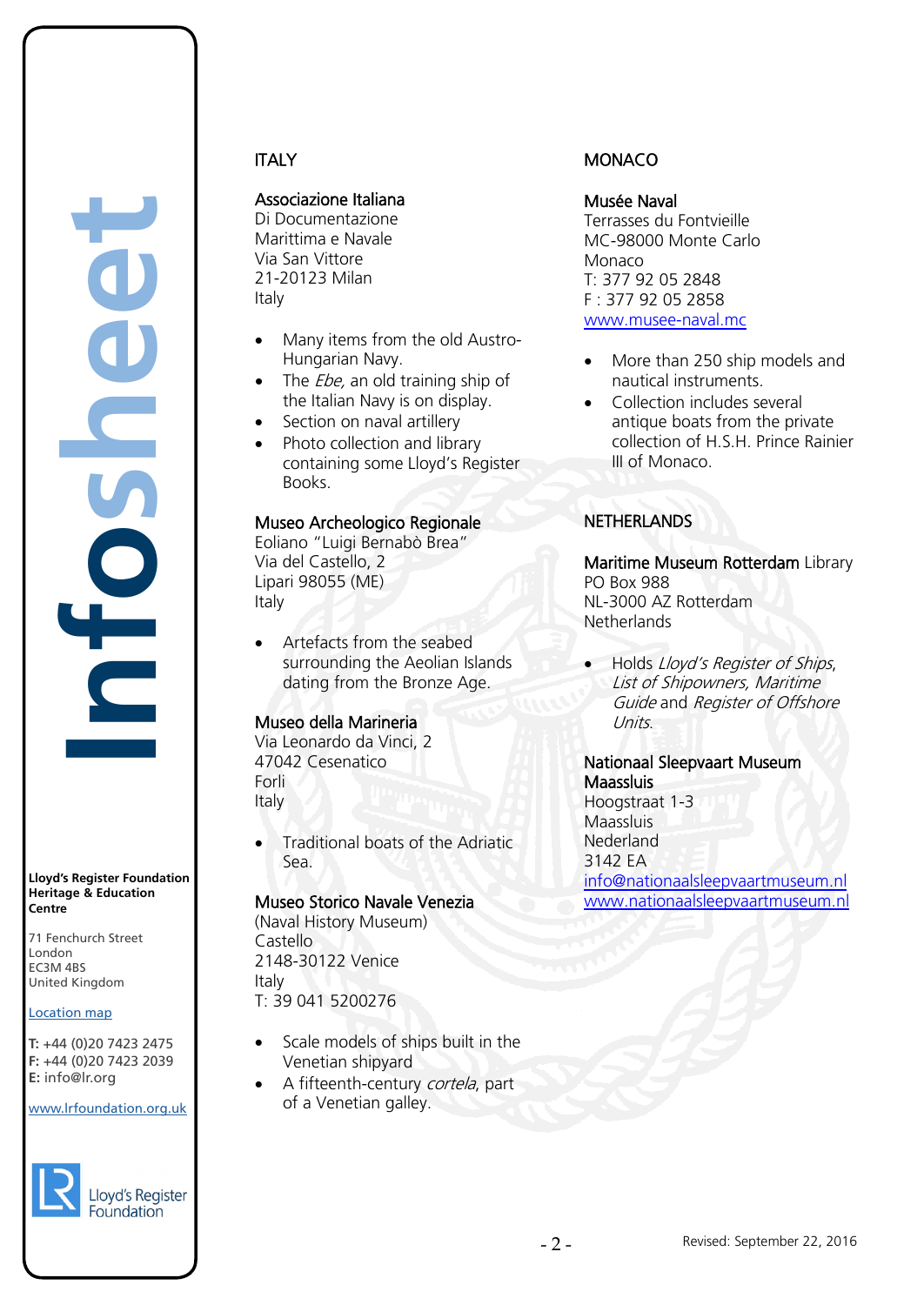#### **Lloyd's Register Foundation Heritage & Education Centre**

71 Fenchurch Street 7 Thematen Server<br>London EC3M 4BS United Kingdom

### Location map

T: +44 (0)20 7423 2475 **F:** +44 (0)20 7423 2039 Fax: +44 (0)20 7423 2039 **E:** info@lr.org  $E \rightarrow 0/20$   $1 + 23$  2033

### www.lrfoundation.org.uk



### Lloyd's Register Foundation

# **NORWAY**

# Norsk Sjøfartsmuseum

Bygdøynesveien 37 N - 0286 Oslo Norway T: 47 24 22 41 50 F: 47 24 11 41 51 [www.fellespost@norsk](http://www.fellespost@norsk-sjofartsmuseum.no/)[sjofartsmuseum.no](http://www.fellespost@norsk-sjofartsmuseum.no/) 

• Lloyd's Register collection 1764 to present (incomplete) • The museum focuses on maritime

history, ethnology, art and underwater archaeology.

# POLAND

### Centralne Muzeum Morskie

ul. Olowianka 9-13 80-751 Gdansk Poland T: 48 (0) 58 320 33 58 F: 48 (0) 58 301 84 53 [www.cmm@use.pl](http://www.cmm@use.pl/) 

# Slaskie Archiwum Morskie

(Silesian Maritime Archive) ul. Gierlotki 28 40-688 Katowice Poland

• Lloyd's Register of Ships 1946 to present (incomplete)

# **SPAIN**

# Museu de la Pesca

Moll Pesquer, s/n 17230 Palamós **Spain** T: 34 97 260 12 44 F: 34 97 231 21 44 [www.museudelapesca.org](http://www.museudelapesca.org/)

• Fishing and maritime heritage.

# Museo de Curiosidades Marinas

Alexandre de Cabanyes, 2 Villanueva y Gelru 08800 Barcelona **Spain** T: 34 93 815 42 63

Collection of the Lloyd's Register of Ships

### [Ría de Bilbao Maritime Museum](http://www.museomaritimobilbao.org/)

Muelle Ramón de la Sota, 1 48011 Bilbao Spain T: 94 608 55 00 F: 94 442 59 23 [info@museomaritimobilbao.org](mailto:info@museomaritimobilbao.org)

# SWEDEN

### **Marinmuseum**

Stumholmen SE-371 32 Karlskrona Sweden T: 46 (0) 455 539 00 F: 46 (0) 455 539 49

- Lloyd's Register collection 1889- 1941 and 1946-1987.
- Developments in the Swedish Navy, warship design and shipbuilding.
- Naval Welfare Gallery charts the development of weaponry and naval gunnery.
- Full-scale realistic reconstruction of the gun deck of the eighteenth-century Dristigheten.

#### Sjöhistoriska Museet (National Maritime Museum)

Djurgårdsbrunnsvägen 24 Box 27131 S-102 52 Stockholm Sweden T: 46 8 519 549 00 F: 46 8 519 549 49 E: registrator@maritima.se